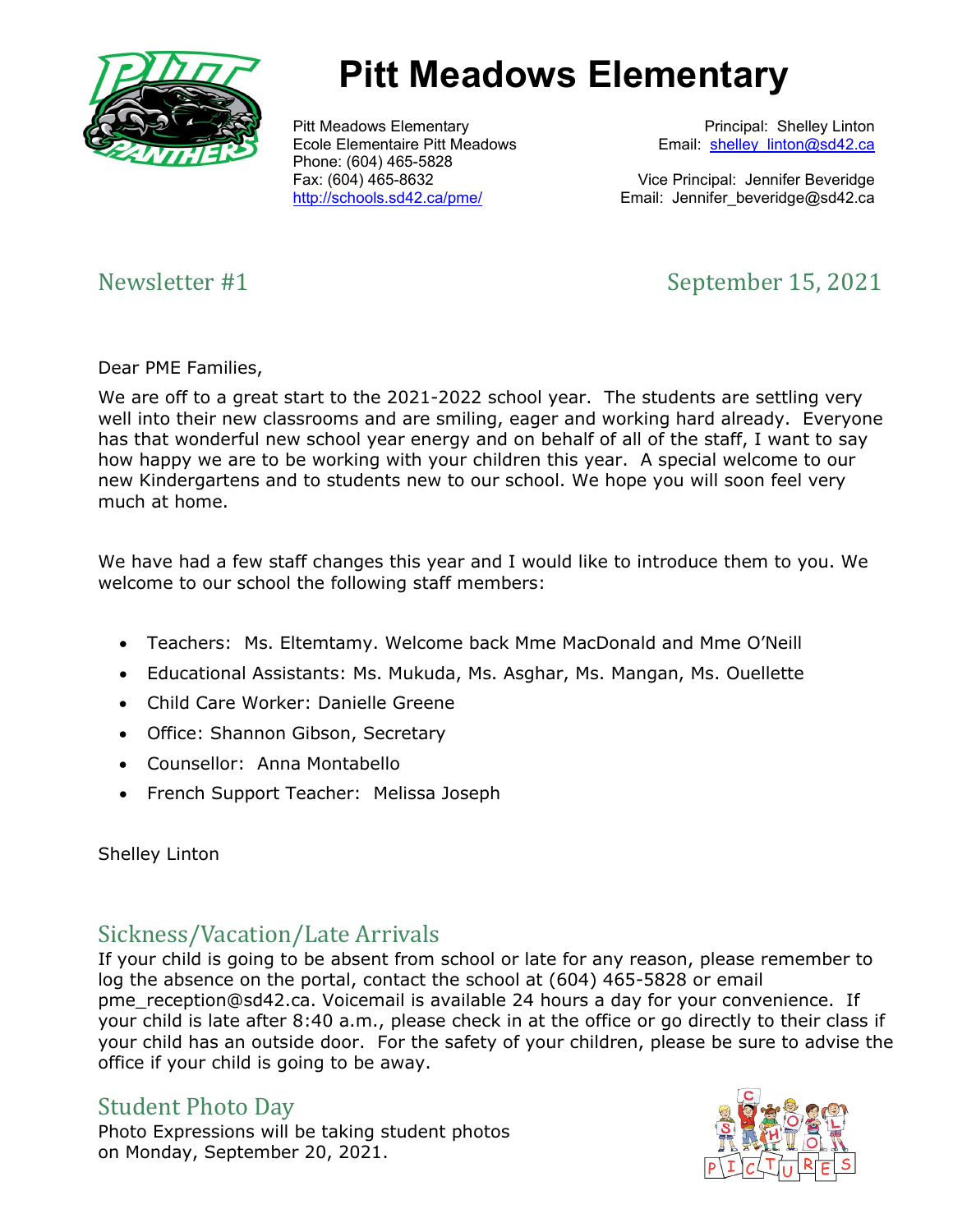# **Student Verification Forms**

Student Verification forms (green) will be sent home this week. It is imperative that all parents fill this form out as accurately as possible and return it to the school promptly. In the event of illness or an emergency, we need accurate information about how to contact you. Your immediate attention to this matter is appreciated. Please ensure you check the complete form, sign and date it.

### Pack it in - Pack it out

PME is committed to a litter free lunch. Litter free lunches at school are the best form of recycling. On average, a school-age child with a disposable lunch generates approximately 30 kg (67 lbs) of waste per school year. That means that if your child has 25 students in his/her class, they are producing 737 kg (1,625 lbs) of waste each year. This is more weight than the average car...just imagine what a whole school produces!



We ask that whatever comes in your child's lunch bag goes home in their lunch bag, including empty juice boxes and food wrappers. In this way, we will create far less garbage at school and you will have a better idea of what your child is finishing for lunch.

We are pleased to announce that Green For Life Environmental Inc. (GFL) has been awarded our waste services contract and will join us as we work to reduce the amount of waste we send to the landfill. With the new contract, there is also an opportunity to provide parents and students with better communication about what is accepted in the School District 42 waste streams, in hopes that parents can help pack snacks and lunches for their children in reusable containers or packaging that is recyclable. Teachers will be reviewing several resources with their students, such as a program brochure and posters to help students make the right decision when handling their waste. The brochure can be found on our website.

### Outside Days

Here at PME we try to go outside rain or shine. Please send your children dressed for the weather and have a change of clothes at school.

# School Schedule

8:25 – Warning Bell

- 8:30 School begins
- 10:20 10:35 Recess for all students
- 11:50 12:15 Play for all students
- 12:15 12:30 Lunch for all students
- 2:25 Dismissal

# Electronics at school

Please encourage your child to leave his or her device at home. When they come inside at lunch, it is time to eat and talk to their friends, not a time to play an electronic game. Messages can always be passed on to students through the office. We require students to keep their devices in their backpacks and turned off. Thank you for your support on this.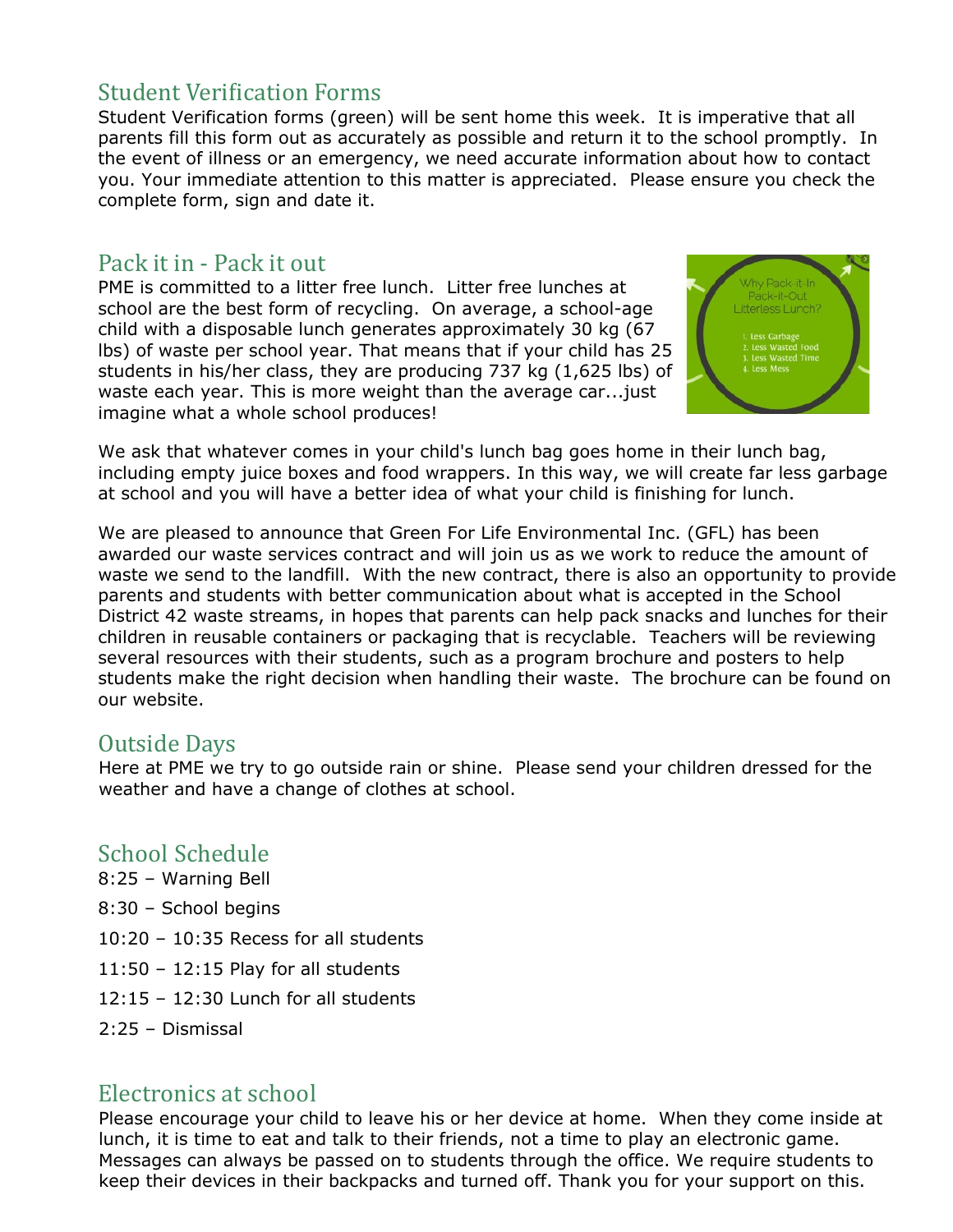# Portal, Website and Facebook

We are working hard this year to communicate as much as we can with you, as often as we can, and we are committed to keeping you up to date through the parent portal, Facebook and through our website. Our website can be found at

[https://elementary.sd42.ca/pittmeadows.](https://elementary.sd42.ca/pittmeadows) Please check these frequently.

# Cops for Cancer

Last June, we raised over \$1000.00 when we did a freezie fundraiser to support the Cops for Cancer Ride. We are fortunate to be included in the ride by that will take place on Tuesday, September 21 at 12:50 on Harris Road outside of the school. Participating classes will be outside cheering them on.



# Parking Lot Reminders

- Always drive in and out of the parking lot in the correct direction, that is enter through the west entrance and exit though the east entrance.
- Use the drop off lanes for drop off only. Do not leave your car parked in the drop off lanes.
- There is now a drop-off lane on 119 Avenue. Please comply with the signs put up by The City of Pitt Meadows.
- Please do not block the entrance or exit areas by waiting there for your child. The drop off lanes do not extend around the curve toward the entrance of the parking lot. There is a large lot across from our parking lot that you are able to use if our lot is full when you arrive.
- Drive extremely slowly and with caution and vigilance. Students may be walking in the parking lot at any time.
- Please do not park in staff parking spots. We have many itinerant staff coming and going during the day and they need a place to park. Thank you.
- Most of all please be respectful of your fellow drivers. We are all in a hurry at some point and we need to slow down and remember that student safety is the only thing that is truly important.

Thank you so much for your patience and support. Together we can ensure the safety of everyone.

# Required Daily Health Screening

Parents/guardians must conduct a daily health assessment of their child(ren) each school day before sending them to school. A copy of the health assessment can be found on the district website. Click the green COVID-19 INFO button [www.sd42.ca.](http://www.sd42.ca/)



# **Masks**

Students in Grades 4 to 12 are required to wear non-medical masks. Students in Grades K to 3 are encouraged to wear non-medical masks.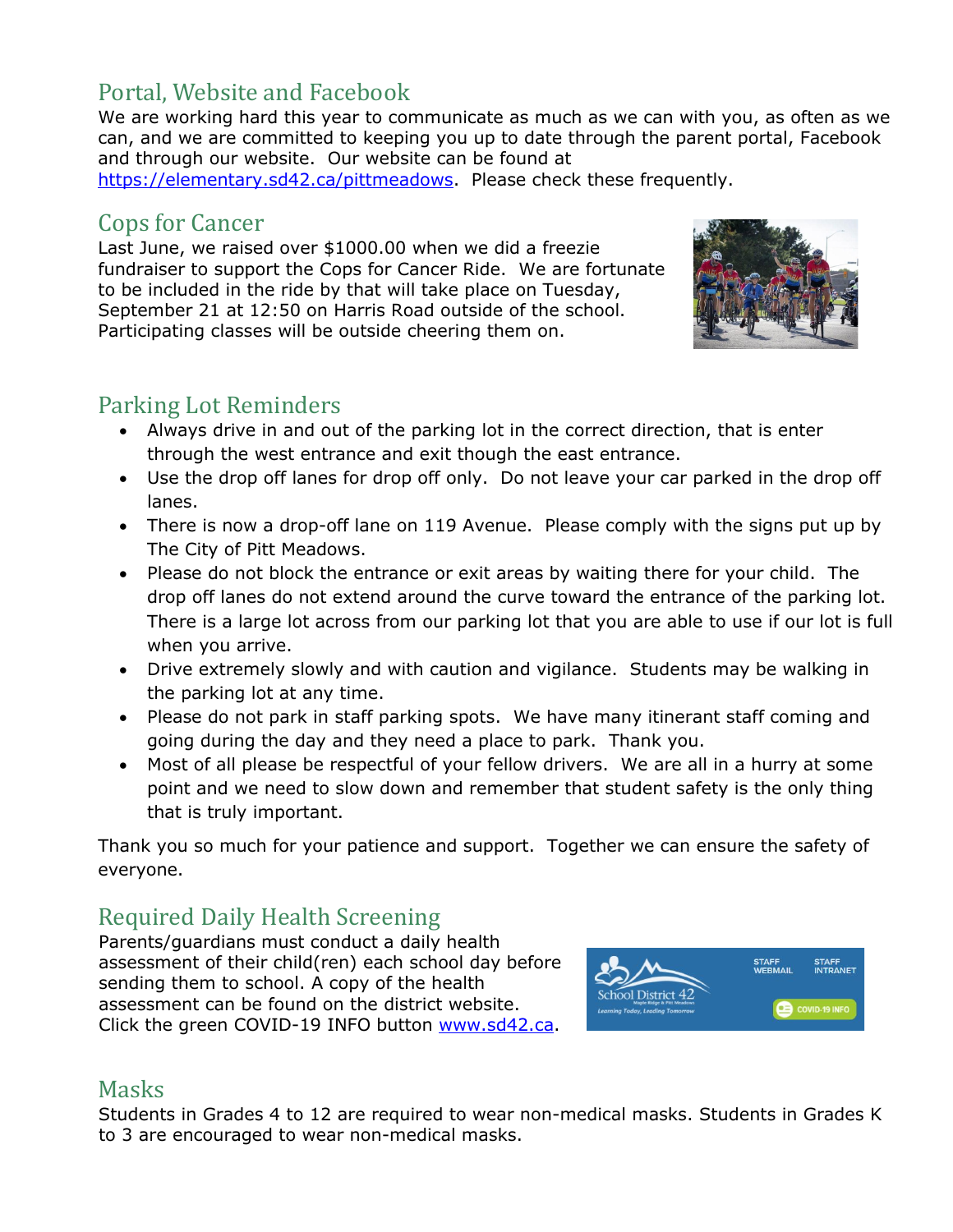# Elementary Band Program

The Band Program is on hold at the moment as PMSS is in the midst of hiring a new band teacher.

# Bicycles, Skateboards and Scooters

Parents, please reinforce with your child(ren) that if they wish to have the privilege of riding their bike or scooter to school that they **MUST** follow school rules as noted below.

Students are welcome to ride their bicycles, skateboards and scooters to and from school provided they:

### **1) Wear a helmet**

#### **2) Do NOT ride on school grounds**

Parents, please reinforce these two rules with your children. The safety of all is our utmost concern.

# Who is an Aboriginal Student?

Aboriginal Ancestry is determined on a voluntary basis through self-identification. This includes First Nations (status or non-status), Metis or Inuit Ancestry. No documentation is required and the ancestry can go back several generations. Ministry of Education funding is provided to support the success of all Aboriginal students through culturally appropriate educational programs and services.

We encourage all students of First Nations, Metis, or Inuit Ancestry to complete a selfidentification form as this allows you to access various supports and programs during the school year if you wish. Self-identification forms can be picked up at the school office. Alternatively, you can download a copy of this form on our website under Parents, Forms.

### Alders Acres

This fun activity will be returning to our school October 12 – 14. More details to be sent later.



### Terry Fox Run

The Terry Fox Run will be Friday, October  $8<sup>th</sup>$  More details will be sent through the Parent Portal.

### Consent Forms

Consent forms have now been sent to parents through the Parent Portal. Please complete these as soon as possible. Should you make a mistake, please call the office to have the form reset.

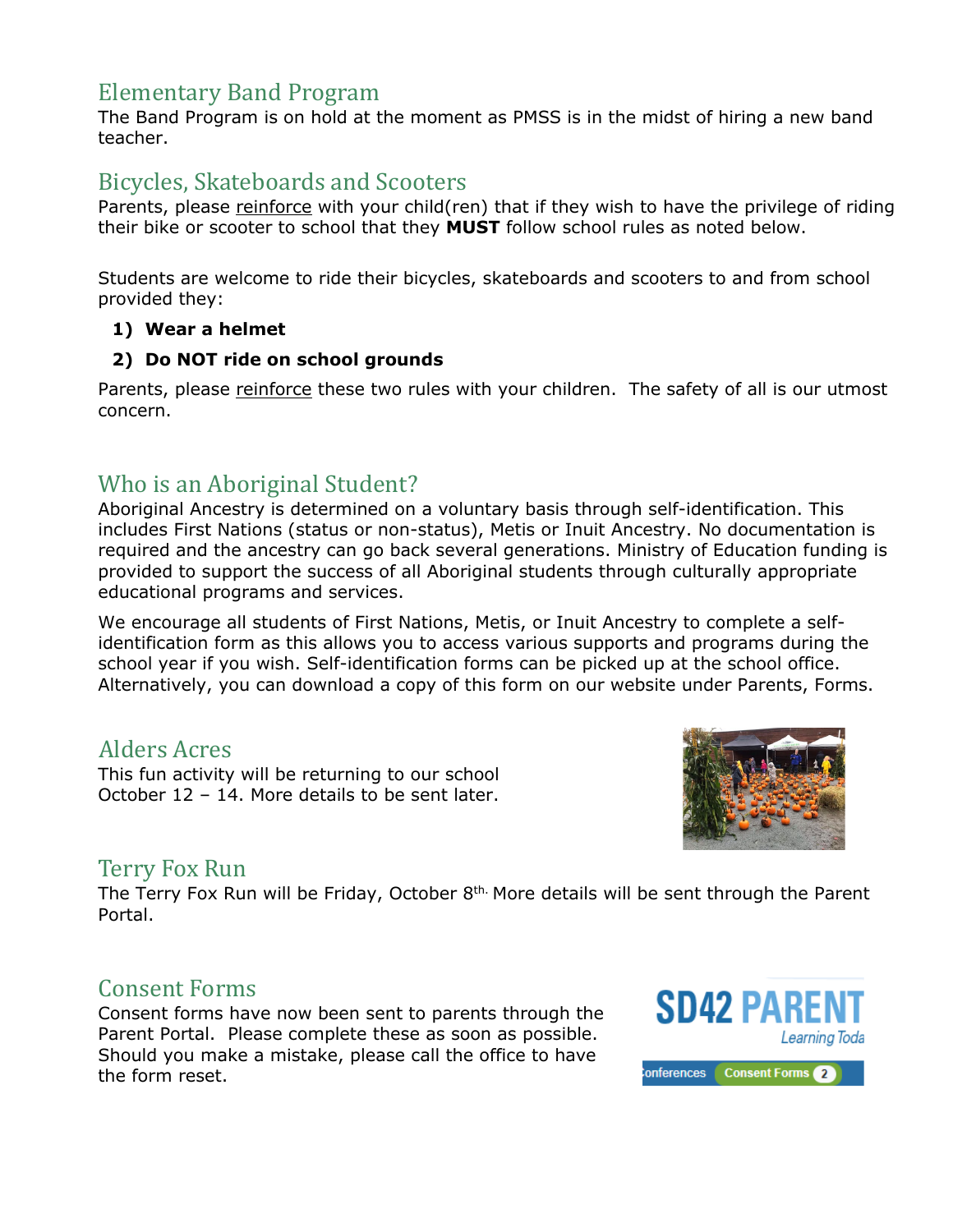PAC News Visit the PAC website:

<https://pittmeadowselementarypac.weebly.com/>

Your PME PAC is helping you kick off your new school year with lots of fun fundraisers and events this September.

We have an amazing Back to School pack available for purchase thru these links below:

#### **Colibri -Runs from September 8th until the 20th with delivery to parents Oct 4.**

Flyers for this would have gone home this week with the kids. Use this link to order "green" re-usable snack and bags and other reusable items.

<https://colibrifundraising.com/collections/shop>

#### **Sun Oka Farm Apple Sale - Run from September 10th until 30th with delivery mid to end of October.**

Yummy 10lbs bags of Honey Crisp and Ambrosia Apples are available for you to purchase. Orders open on the 10th, please use the link below for ordering- You can also send this link to family and friends to help raise more money for the school.

<https://fundraising.sunokafruit.com/b/pittmeadowselementarypac>

#### **Oliver's Labels - Runs all year round**

The PME PAC has found a solution to help you keep better track of your kids' supplies and clothing, help reduce the Lost & Found pile at our school **and** raise funds at the same time. Oliver's Labels offers completely customizable, durable labels that can be put on almost anything and **20% of the cost** of any order made through the link below will go to the PME PAC to fund field trips and activities for the children at our school.

**[www.oliverslabels.com/PMEPAC](http://www.oliverslabels.com/PMEPAC)**

#### **HOT LUNCHES ARE BACK!!!!**

We will be launching Muncha Lunch on the 13th of September once all the classrooms have been placed. When your child is assigned to a teacher for the year, you can login to your Munch a Lunch account to set up your new Teacher and order your first round of Lunches for our Fall Session which runs from September to December.

#### **Returning Parents** - <https://munchalunch.com/login>

If your new to Muncha Lunch use this link below to get set up it has helpful hints and a HOW TO section. Then place your Hot Lunch orders.

#### **New Kinder Parents or New Users**

https://munchalunch.com/schools/pittmeadows/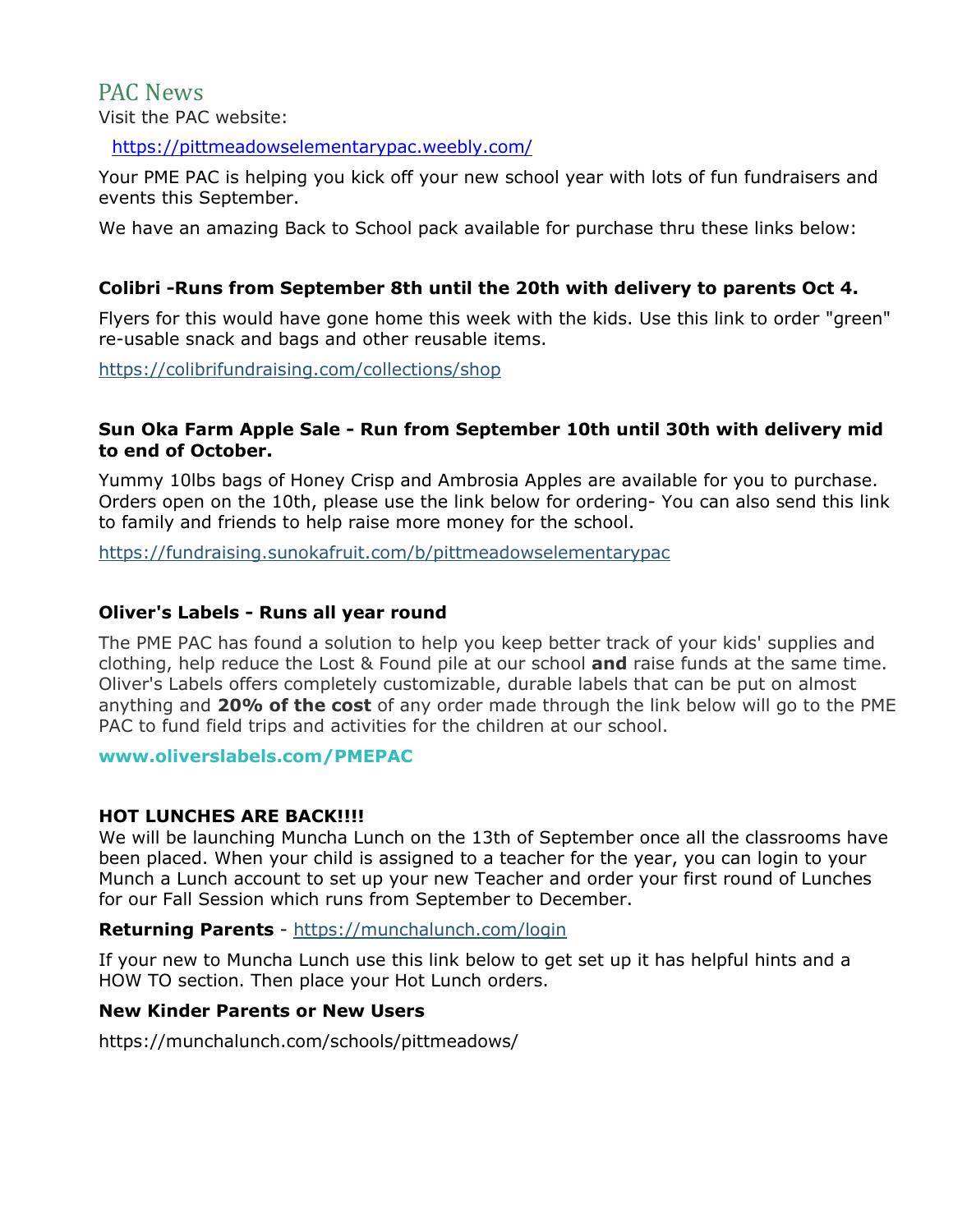# PAC News continued…

#### **PME Spirit Wear**

Launching September 14th, we are bringing back some old favorites like the classic hoodie and some new items such as hats, toques and rain jackets!! This will be the **only** time this year to order your PME Spirit Gear so make sure to order before the cut off on September 23rd. Sample sizing will be available on Wednesday, September 15th before school and after school outside Mrs. Sandhu's Class and on September 17th outside Mme Whitelock's classroom by the entrance off 119th. You can place your orders thru our Muncha a Lunch System (use links below to order) If you don't have an account, please make one using this link:

#### **New Kinder Parents or New**

#### **Users [https://munchalunch.com/schools/pittmeadows/](https://pittmeadowselementarypac.weebly.com/hot-lunches.html)**

#### **Returning Parents** - <https://munchalunch.com/login>

Items cannot be returned please make sure to order correctly. If you are personalizing items for the additional charge, you can email the name you would like to [pmepaclunch@gmail.com](mailto:pmepaclunch@gmail.com) along with your child's full name , division number and teacher's name.

We hope everyone has had an amazing summer and we are excited to be back in action!! If you would like to Volunteer to help at any of our events, please fill in the form on our website at <https://pittmeadowselementarypac.weebly.com/>

If you need any help with the above links or have any questions, feel free to reach out to our admin team at [pittmeadowselementarypac@gmail.com](mailto:pittmeadowselementarypac@gmail.com) or [pmepaclunch@gmail.com](mailto:pmepaclunch@gmail.com)

Heather and Rachel are always happy to help. If you're not already on our Parent of PME Facebook group, please join!! We keep the page updated with all events and everything PME. Join using this

link - [https://www.facebook.com/groups/420663014649301?hoisted\\_section\\_header\\_type](https://www.facebook.com/groups/420663014649301?hoisted_section_header_type=recently_seen&multi_permalinks=4224307994284765) [=recently\\_seen&multi\\_permalinks=4224307994284765](https://www.facebook.com/groups/420663014649301?hoisted_section_header_type=recently_seen&multi_permalinks=4224307994284765)

#### **PME PAC TEAM**

Thank you for Supporting PME!!